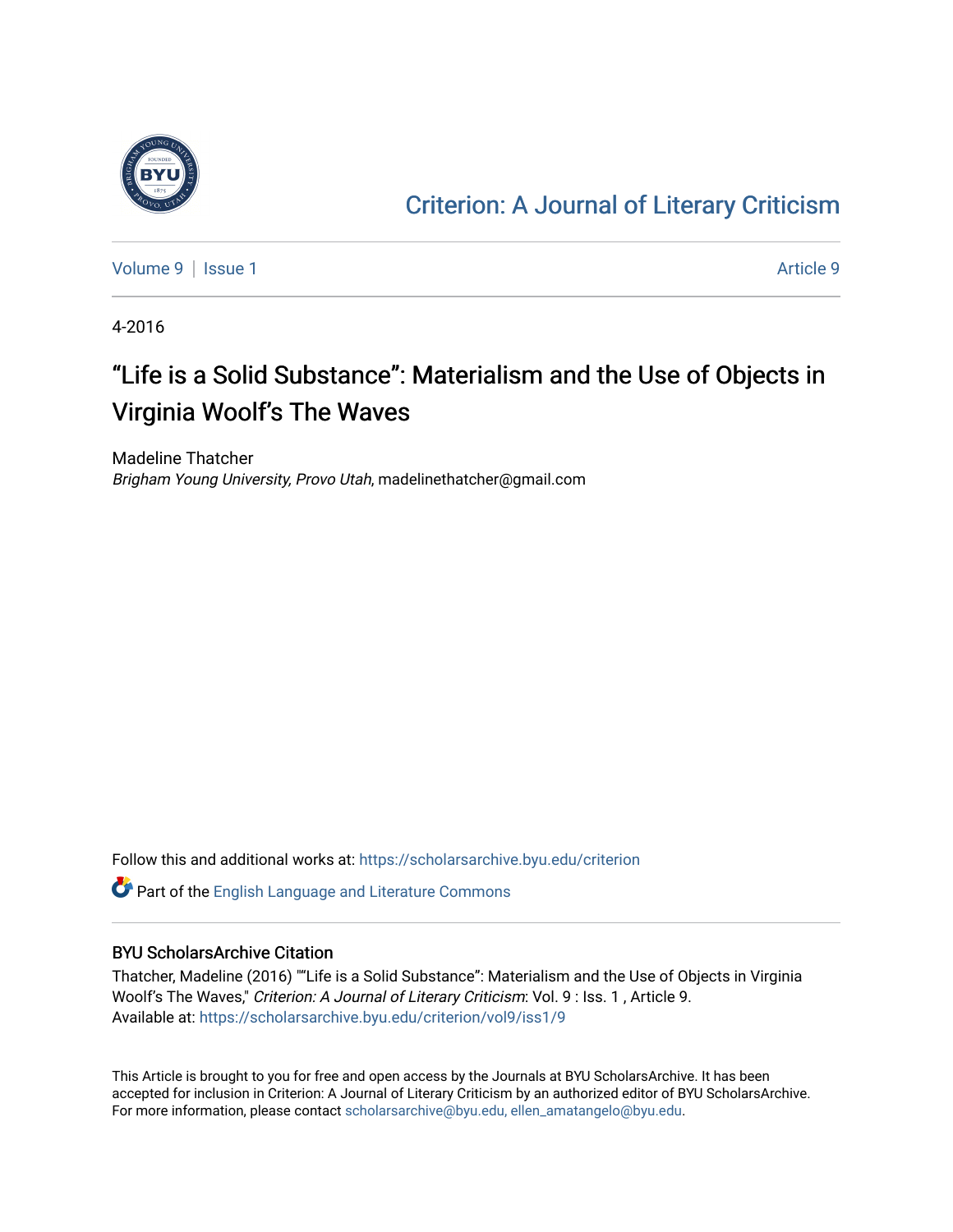# *"Life is a Solid Substance":*

Materialism and the Use of Objects in Virginia Woolf's *The Waves*

*Madeline Thatcher*

*"It is only in the world of objects that we have time and space and selves." —T.S. Eliot*

Because of its lack of a cohesive plot, Virginia Woolf's *The Waves* is extremely well-suited for examining the development of character, of place, and of objects. The novel, which relies heavily on a "stream of consciousness" style of writing, uses these elements as footholds for the reader by grounding the novel in something tangible. This paper proposes that although the characters that Woolf depicts within her work may vary in their relationship to solid objects, she herself is writing a novel where *objects* are at the very center. It is true that the term "objects" is fraught with multiple interpretations in scholarship over the past few years, but Jane Bennett succinctly explains how Woolf uses these items in her recent publication, *Vibrant Matter*. Bennett classifies "objects" as materials "that appear as they are to a subject," only able to be engaged with by humans, as compared to "things," which are considered such "the moment when the object becomes the Other" or when a "thing" gains the ability to think and act of its own accord (2). In *The Waves,*  materialism—objects—has the power to draw human beings toward one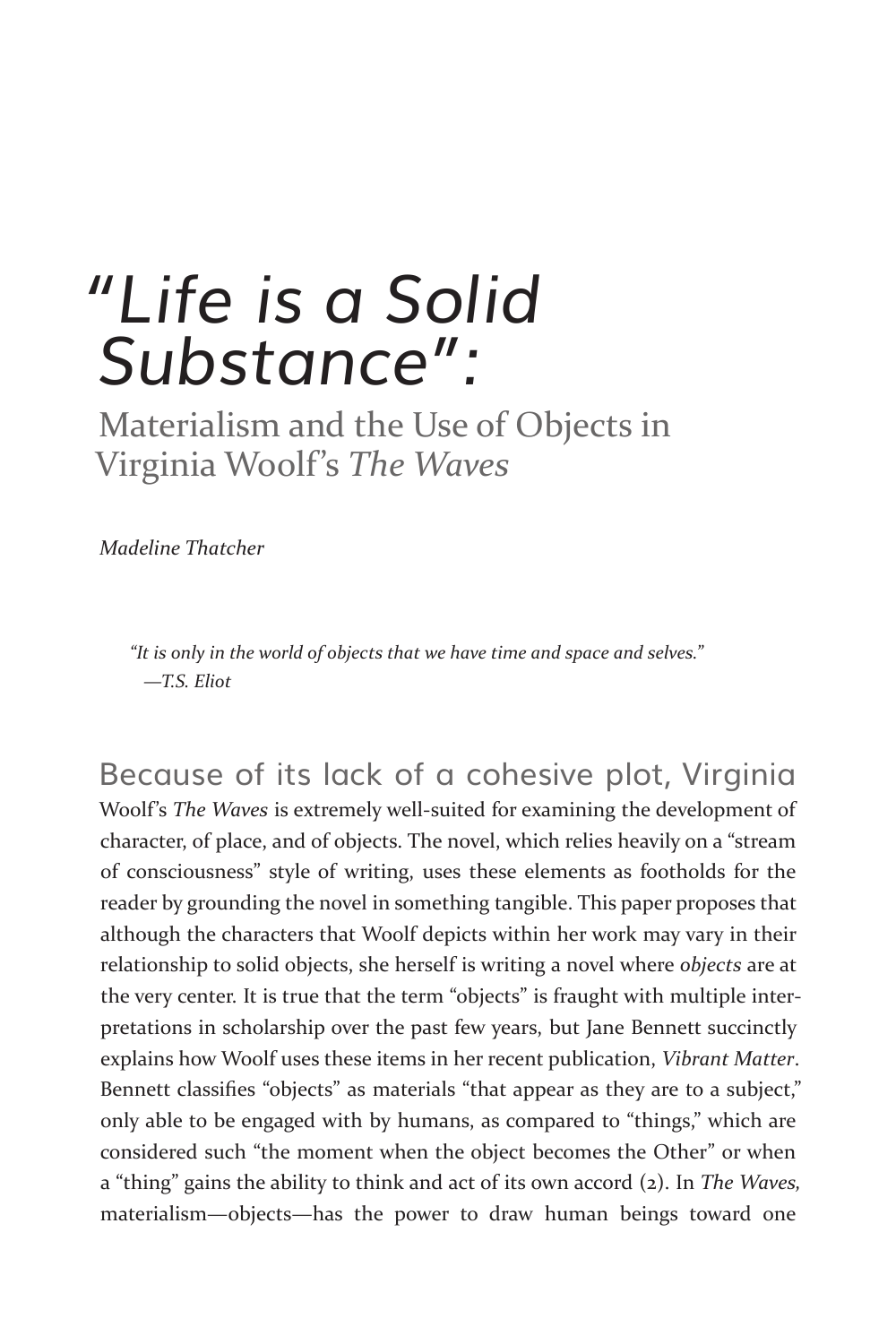another and foster a sense of connection between characters, and as such, Bennett's definition seems most fitting; these objects are controlled by the humans who interact with them, rather than the other way around.

Douglas Mao examines a similar vein of materialist research in his text, *Solid Objects: Modernism and the Test of Production*. Mao attempts to unravel the experiment that is *The Waves*, finding that this literary trial delves into the lack of life's substantive material and comes on the cusp of a larger modernist movement later described by Mao himself. He considers the true "modernist vision" as one of the "predicament of the object, a vision of the modern age as one in which the particular, the concrete, and the auratic were threatened as never before by habits of generalization and abstraction serving a newly triumphant science" (6-7). Mao summarizes Woolf's project in his assertion that modernism, "touches directly upon the question of whether art serves aesthetic experience or vice versa, whether value at last resides in the beautiful perception or the beautiful thing, in the passing moment or the enduring object" (36). While this explanation is not directly applied to *The Waves*, it certainly fits, as each of the six principle characters grapple within themselves to determine which experience—the perception or the object—should be taken as reality.

This dichotomy seems to be at the very center of modernist studies—is it an age dominated by objects, by machinery, by a lack of human connection? Or is it an era that flourishes on the abstract, on the ethereal, on the unattainable, in an attempt to "only connect?"<sup>1</sup> Woolf herself engages with Mao's proposed "predicament" in her short story, "Solid Objects," from which Mao's work draws its title. The story details the relationship between two friends, John and Charles, where the former, after discovering a "large, irregular lump" of sea glass at the beach, becomes obsessed with "possessing objects" in order to add to his collection; and the latter, who cannot understand "the truth of it," eventually leaves his friend "for ever," alone with his "pretty stones" (Dick 107). While Mao asserts that there is "danger [in] allowing the aesthetic vision to completely overcome the practical vision," it seems this is only true in Charles' case. When he asks John, "What was the truth of it? What made you give it up like that all in a second?" John replies, "I've not given it up," and upon further protests from Charles, declares, "I don't agree with you" (106). If we are to consider the ineffable "truth" both John and Charles seem to seek as true relationships with fellow humans, it is therefore obvious that no single "truth" exists. Rather, "truth" is relative, for while one considers truth to be lost among "the lump of glass and the star-shaped china," the other considers it to be found by means of the same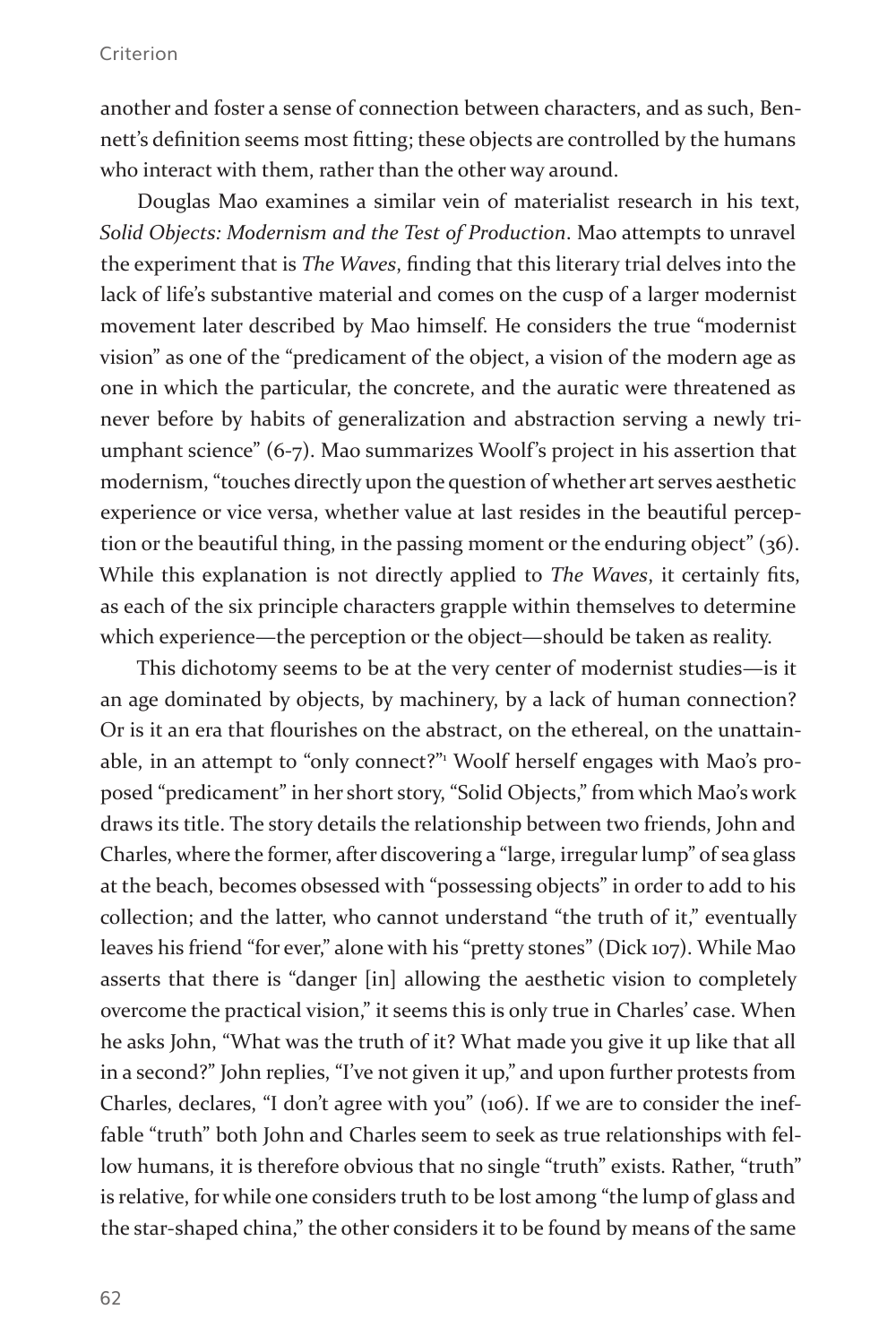methods (105). Essentially, the purpose of objects in creating meaningful relations with other people differs between humans—some may find them useful, while others still may see them as hindrances to true understanding.

Mao dubs this focus on objects and their subsequent effects on their owners as "making," a deliberate act that effectively removes human influence in the process of creating and using an object. In relation to *The Waves*, he declares, "[The novel] confirms that Woolf was intensely, if not continuously, concerned about the element of domination [over the human] in making," in short stating Woolf was suspicious of any sort of "material reality" seeing as objects supposedly rejected any need for human connection (76). To say so implies Woolf favored arguments against "making," or against objects (and therefore experiences) that appear manufactured. Even in implication, it seems much too arbitrary a claim, too simplified, seeing as "the truth of it all" in "Solid Objects" can—and does—exist within both the rejection and acceptance of "making." Ultimately, then, it is possible for Woolf to be ascribing to both interpretive meanings in "Solid Objects"; that connection is relative to each individual, and that while some may see objects as detrimental to forming fulfilling and legitimate connections, others still find that physical manifestations of their innermost thoughts bring about a clearer understanding of the transcendent "truth" her characters seem to be seeking.

It is therefore imperative that *The Waves* be examined for evidence of both "truths"—as those who discover a sense of self through objects and those who cannot do so, in order to be compared to Woolf's overarching use of objects in order to create relationships between her characters. To do so, this paper will examine Bernard, Louis, and Rhoda, as they each display distinct attitudes towards objects and materialism.<sup>2</sup> This idea of relative connection would naturally be examined through character development, especially in *The Waves* where there is little to be said of plot and much to be said of the internal life of each of the main protagonists. Whereas Mao depicts Woolf's novel as one where human interaction is considered a "a strange and disturbing imposition on an innocent landscape," it seems that some characters and Woolf herself believe otherwise due to a definitive reliance on objects within the novel to instigate such interactions (Mao 192). However, it is also necessary to determine which school of thought Woolf herself falls into, for it seems impossible that a writer as experimental as Woolf would fail to establish her own definitive views on the subject. Although perhaps inadvertently, Woolf seems to demonstrate the intrinsic power of objects in fostering connection, displayed in the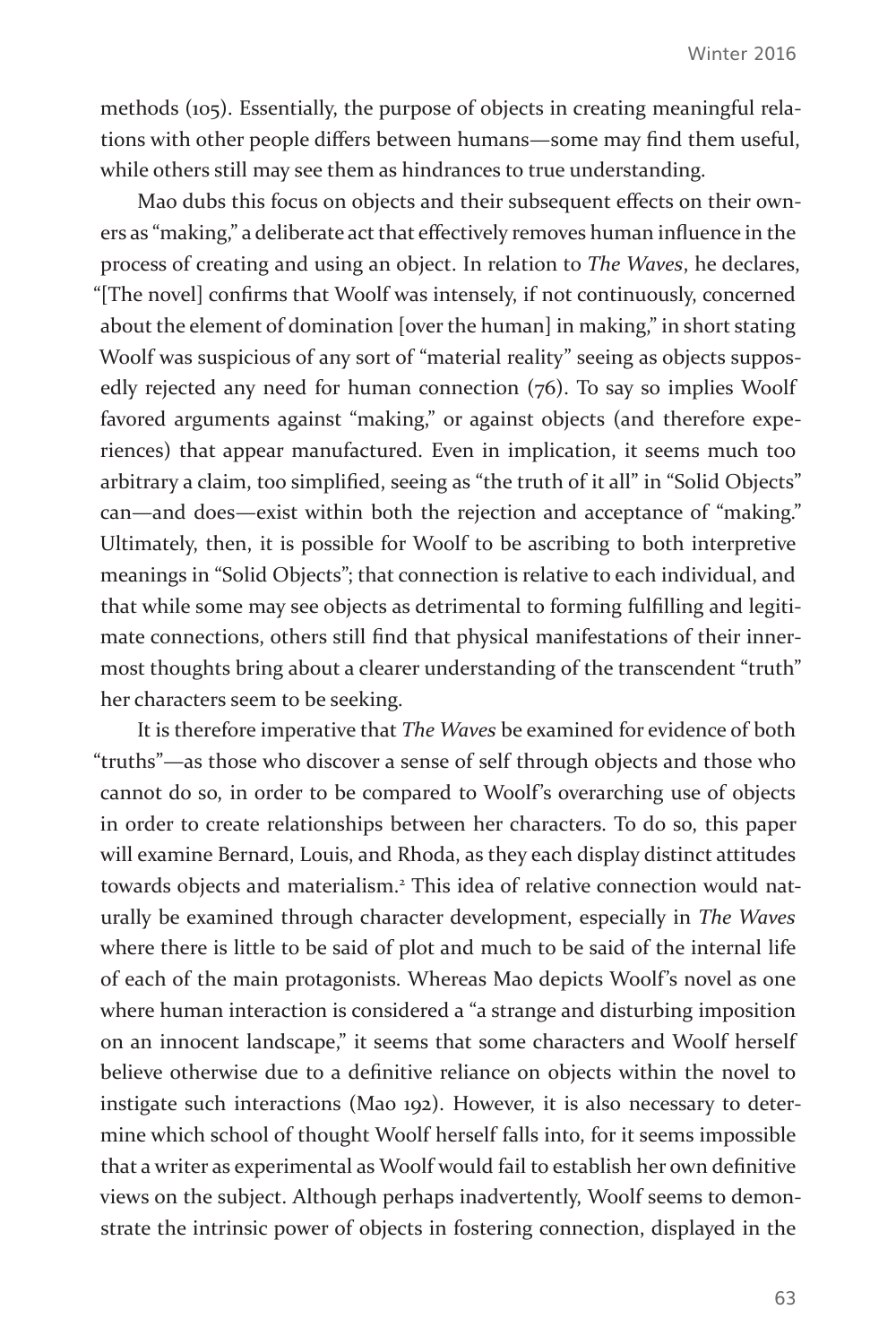few but forceful interactions where all six of the main characters interact with one another.

Much of the scholarship regarding *The Waves* seems to revolve around Bernard, and rightly so, given that his narrative voice constructs much of the novel's contents. 3 His role as unofficial leader of the group adds an overarching framework for *The Waves,* a much-needed semblance of structure in a novel that lacks a plot to perform such an act. Bernard's portions of the book are driven by his inner quest to create a legacy for himself that will remain long after he is gone, and he often finds himself thinking of his future biographer who will diligently record his achievements for future generations. He quotes extensively from this imaginary figure, who he imagines will write of his subject as one "possessed [of] a logical sobriety," a man "abnormally aware of [his] circumstances" (76). The way in which Bernard intends to find this "logical sobriety" is by transforming abstract concepts—which are much larger than human experience—into objects that he can manipulate. He converses with the reader (or is it his biographer?), suggesting, "Let us again pretend that life is a solid substance, shaped like a globe, which we can turn about in our fingers. Let us pretend that we can make out a plain and logical story" (251). Life, something that cannot be touched, becomes an object that can be moved about by Bernard, making him a ruler and organizer over what is usually construed as eternal chaos. Bernard is compelled to do this, seeing as he cannot fathom comprehending life itself without any sort of physical framework. At one point he states, "How to describe the world seen without a self? There are no words" (287). In this manner, Bernard seeks to oversee both his fate and those of his friends, as one who can see the end from the beginning—the "Alpha and Omega" of *The Waves*.

But this changes; Bernard undergoes a "gradual transformation" as he attempts to understand how things can exist without being grounded in something solid, or can be experienced in a way to which words cannot do justice. He finds there are seemingly physical manifestations of human relationships that may feel tangible but are in fact intangible—such as the birth of his son—and as a writer, Bernard eventually learns that when describing feelings or experiences, it is foolish to use words or to use objects. His desires to be remembered, to be celebrated, to be worshipped—these are things that can be understood only through intuition and feeling because these desires stem from the very depths of man's heart, a place "immeasurably receptive, holding everything, trembling with fullness" due to its capacity to feel both joy and pain. There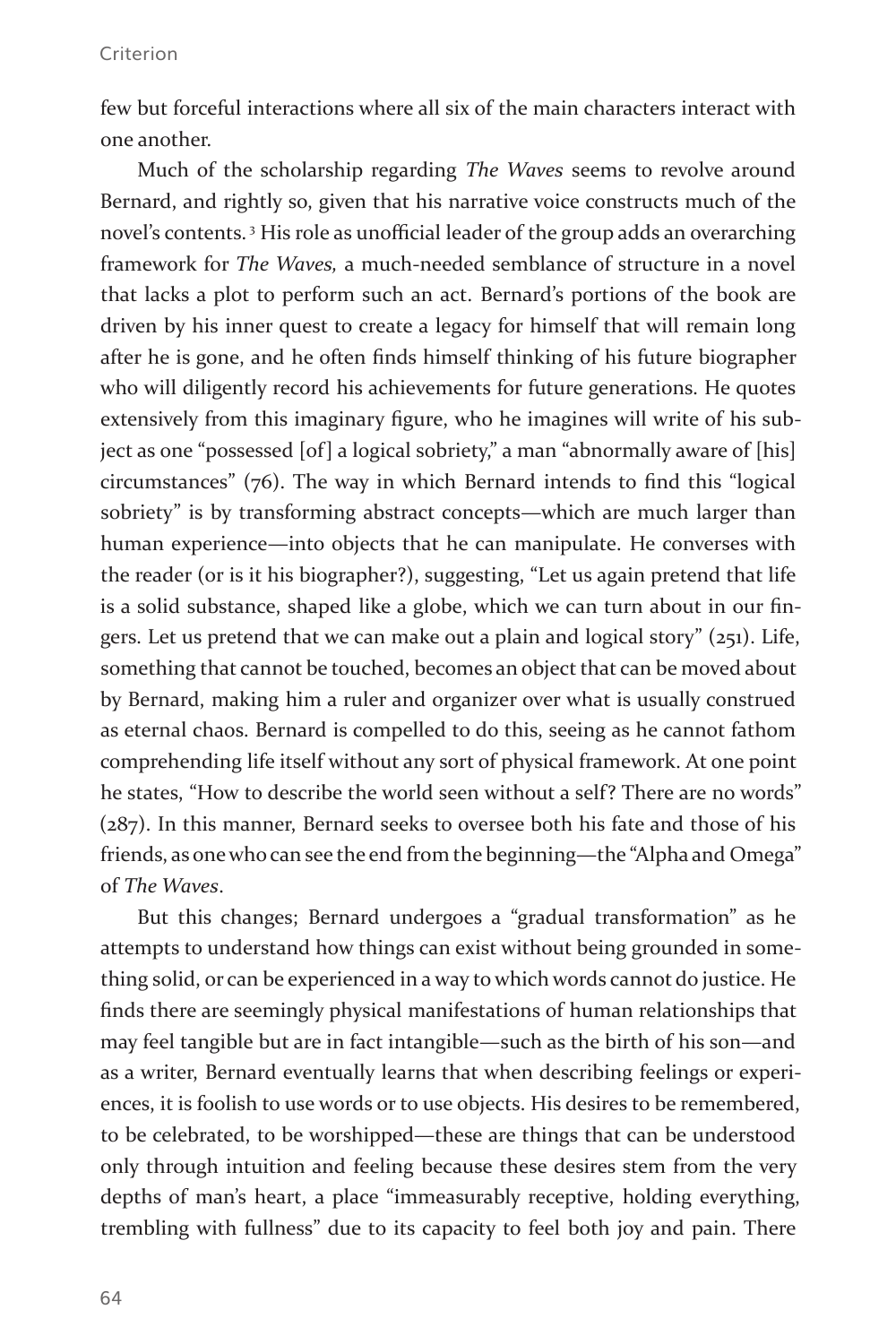exists an eternal paradox within Bernard, because of the infinite possibilities that exist within his own imagination. Mao contends that in the final passages of *The Waves*, Bernard experiences "a yearning not for airy ghostliness but for solidity of self and in things," thus proving to the reader that Woolf, like Bernard, desires to "oppose flux. . . with a fixing figured as an actual solidification of the evanescent" (71). However, this seems an inaccurate reading of Bernard's final expressions of self; he proclaims he longs to be "a whole universe, unconfined and capable of being everywhere on the verge of things," but is impeded by objects, reminded of his solidity as he "leans one elbow on the table, and holds in his left hand a glass of old brandy" (*Waves* 292). The enemy is not "death" as Bernard believes it to be, but rather "eyes meeting ours; the effort waiting" the immutable force that requires humanity to "call the waiter" and "pay the bill," after which they must "find [their] coats" (293). Bernard has no reason to desire for "solidity of self and in things," for such solidity is already within his possession.

Bernard's metamorphosis is a replica of a similar change that exists as a bridge between Woolf's earlier novel, *To the Lighthouse*, and *The Waves*. In the former, Mrs. Ramsay portrays the central and formative character, a matriarchal figure dedicated to bringing her family and her guests together as they spend the summer months on holiday. Her husband, Mr. Ramsay, seems a cold and detached partner and father in comparison to Mrs. Ramsay's distinctive communicative powers, a scholar determined to publish a novel that will be remembered long after he himself has passed away. However, it is later revealed that Mr. Ramsay is struggling to come to term with his own mortality; while he was assured he had "a splendid mind. . . he had not genius" (34). Despite his attempts to grasp the whole of human understanding—a process he compares to the ordering of the alphabet—he cannot do so. He remains staunchly at "Q," realizing he can never reach "Z." He will not be remembered as the one man "in a thousand million" to "reach Z after all" (35).

Then comes *The Waves,* and Bernard, much like Mr. Ramsay, is obsessed with finding something that will stand the test of time, in this case his biography. His fellow characters also recognize his constructed lifestyle. Neville notes, "Bernard is posing as a literary man; Bernard is thinking of his biographer" (79). In other words, Bernard is posing as one who is obsessed with and able to comprehend the purpose behind objects. However, Bernard comes to desire something much greater for himself than simply being a permanent fixture in modern history—his desire to "be a whole universe"—to be infinite—speaks to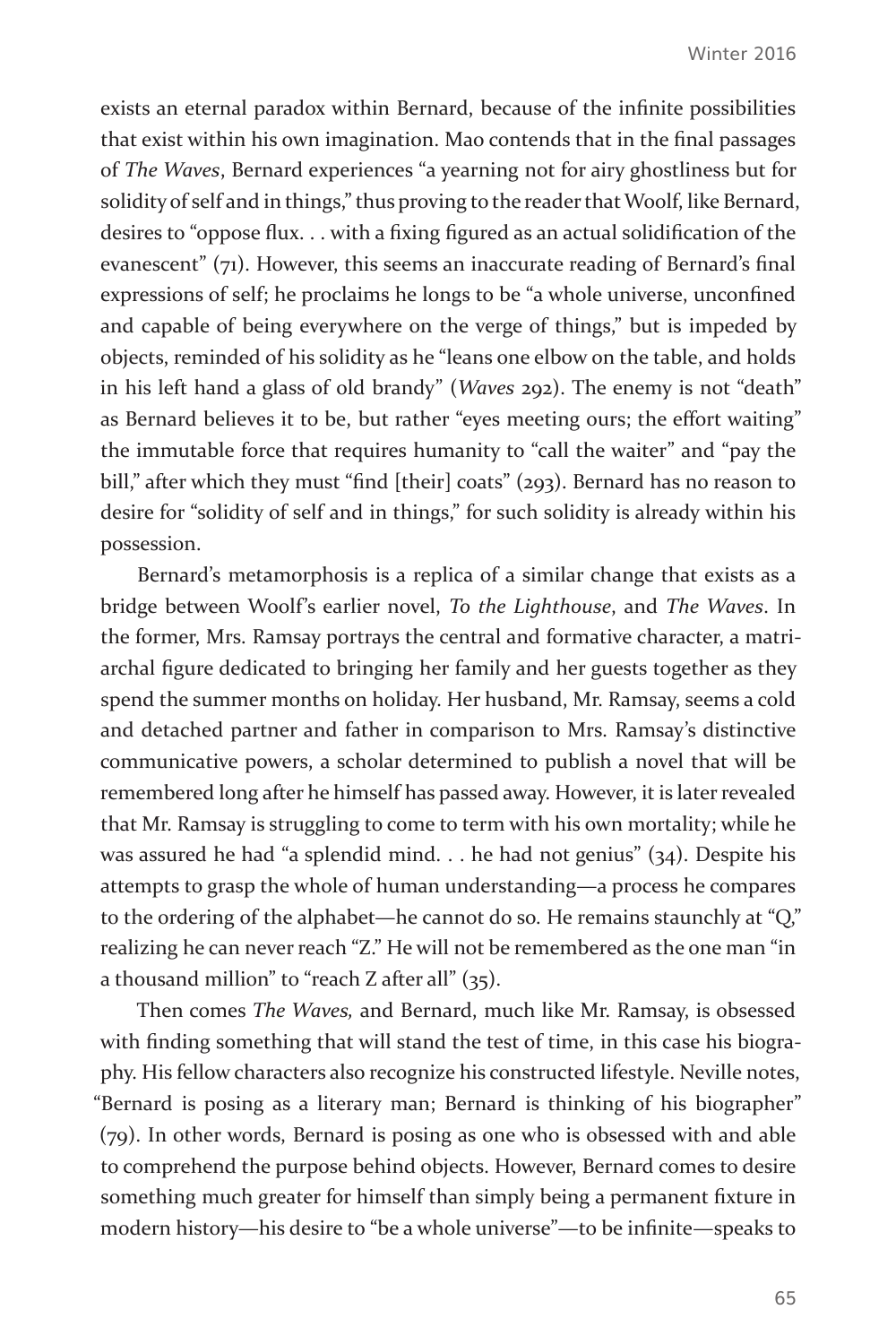an aspiration not described nor contained by objects, one that must be experienced without the use of things.

Such is not the case with Louis, who instead seeks to use objects to elevate himself above his peers. Louis is the literal outsider of the group, the son of a banker in Brisbane, Australia, and therefore not properly "English." Because of his foreign background, Louis uses materialism to his advantage and sees objects as literal stepping stones on which he might climb in order to appear superior to his friends. Much like Bernard, he seeks to obtain something long lasting, but unlike Bernard, he finds such a legacy in objects, regardless of whether or not he himself feels successful. This begins during his days at school; one afternoon, he lags behind to show one of his instructors his work. "I show my essay to Mr. Barker," says Louis. "This will endure" (39).

After school, Louis again sets himself apart from his peers as he desires to obtain objects in an effort to set himself apart. While Bernard and Neville "go to Oxford or Cambridge," evidently to obtain knowledge or prestige, things that cannot be held or displayed, Louis instead goes "to make money," preferring to obtain physical representations of his worth rather than an aura of success (65). His desire for objects eventually escalates until it has consumed him. This is evident during an interaction with the group as a whole, in which Louis declares,

I beg you also to notice my cane and my waistcoat. I have inherited a desk of solid mahogany in a room hung with maps. Our steamers have won an enviable reputation for the cabins replete with luxury. We supply swimming-baths and gymnasiums. I wear a white waistcoat now and consult a little book before I make an engagement. (219)

This statement is almost entirely overcome with objects—the desk, the maps, the steamers, the gymnasiums, the expensive waistcoat, the little book—and as such there is little to be said of Louis as a character. Rather, he seems to be a compilation of his desk, his maps, his swimming-baths—a solid object that merely appears to be human.

This "cyborg" seems entirely separate and apart from Rhoda, who, it seems in direct opposition to Louis, offers perhaps the most forceful rejection of the world of materialism, but certainly not in any orthodox manner. Rhoda feels that objects prevent her from properly connecting to the physical reality she finds herself attempting to understand. And unlike Bernard, this rejection is not in any attempt to reach something more ethereal. Rather than advocating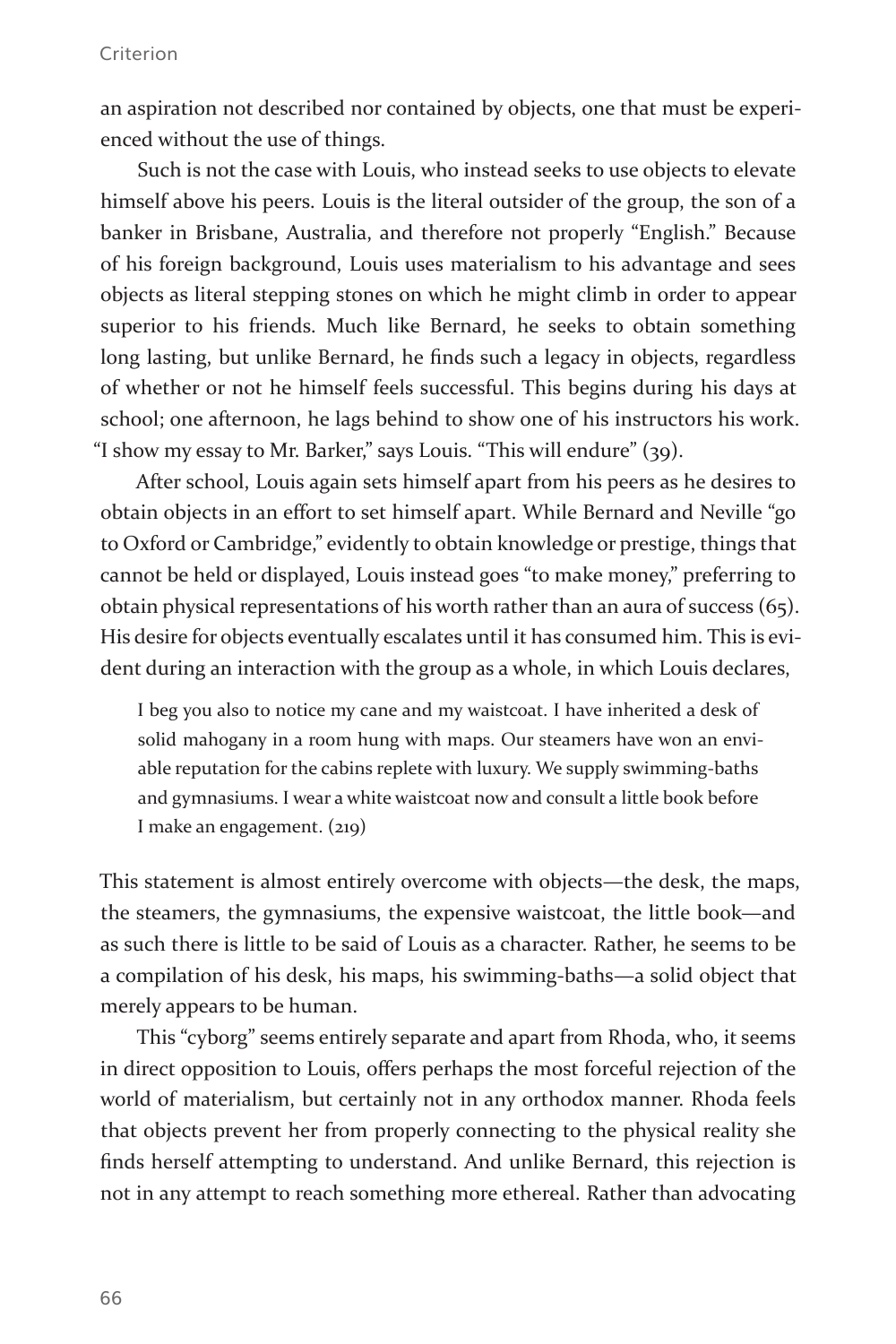that others realize the difficulty in human connection and therefore shun the use of objects, Rhoda longs for an emotional attachment to the world of things.

This is noted most overtly in Rhoda's self-deprecating title "No Face," which is repeated in almost every section of the novel. We first are introduced to Rhoda's perception of herself in the first portion of *The Waves* when Rhoda arrives at boarding school. After finding herself alone and isolated in a world of objects and of people who understand them, she declares, "Here I am nobody. I have no face" (33). Her first identifying label, "nobody" is interesting when dissected into the words that create the compound: "no" and "body." When examined in isolation, these words seem to indicate that Rhoda does not in fact have any physical form, rather than a mere feeling of separateness. She is unable to be anyone, to have any sort of "face" without a physical frame on which to place it. It is imperative for Rhoda to gain access to objects in order to completely exist.

Rhoda also acknowledges her lack of connection to others as a result of her insubstantial state. Later in the same section, she tells the reader, "I have no face. Other people have faces; Susan and Jinny have faces. . . Their world is the real world. The things they lift are heavy" (43). This particular line works well with Jinny's clothing-dependent character, seeing as the dresses so central to Jinny's power of connection can only be laid upon a physical form. The reference to "lift[ing heavy] things" could also be seen as an allusion to Susan and her children, where Susan finds life heavy under "wrinkled thighs and sagging breasts" (131). Such is a welcome weight, one that brings about a "bestial and beautiful passion," of which Rhoda can only dream. Rhoda is desperate for this kind of connection, and the others notice. During the scene where the characters join together to celebrate Percival's departure for India, Louis spots Rhoda in the crowd approaching their table and perceives how unsettling interaction with others is to her. "We wake her. We torture her," he notes. "She dreads, us, despises us, yet comes cringing to our sides because for all our cruelty there is always some name, some face, which sheds a radiance, which lights up her pavements, and makes it possible for her to replenish her dreams" (117). In light of her desire to "replenish her dreams," Rhoda's suicide is seen as a direct result of her failure to connect with the physical world.

Her foreshadowed death by objects—or lack thereof—is described when she states, "I hate looking-glasses which show me my real face. Alone I often fall down into nothingness. I must push my foot stealthily lest I should fall off the edge of the world into nothingness. I have to bang my head against some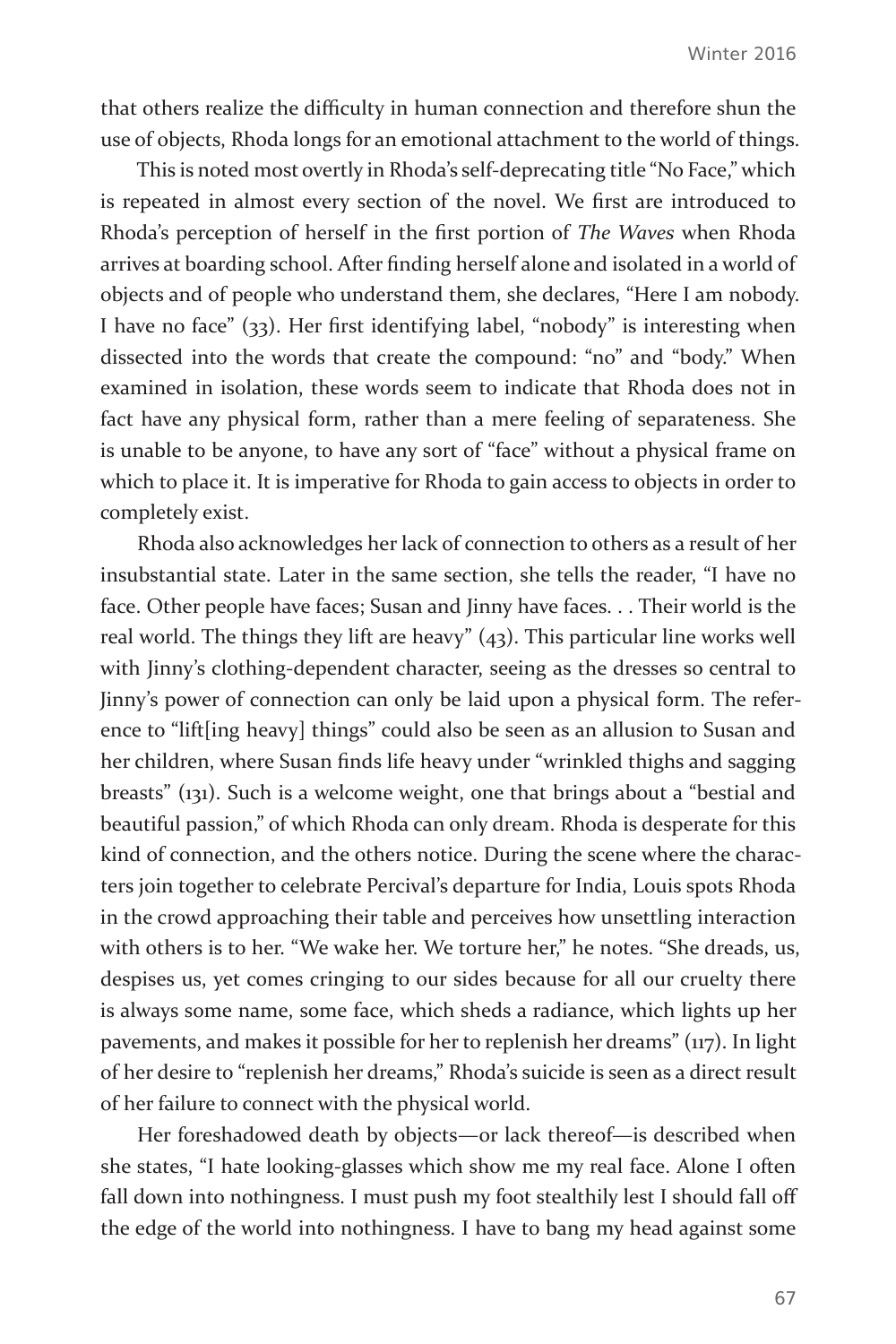hard door to call myself back to my body" (44). Here, Rhoda associates physical pain with reality; her desire to touch and to be touched is achieved through solitary efforts to bring about some kind of sensation that physically resonates within her. Further foreshadowing occurs when she states, "All palpable forms of life have failed me. Unless I can stretch and touch something hard, I shall be blown down the eternal corridors forever. What then can I touch? What brick, what stone? and so draw myself across the enormous gulf into my body safely" (159). Here it seems that Rhoda has at last accepted the lack of success reality attempts to offer her. It seems fitting therefore that in her ultimate attempt to retrieve her "forgotten face" as a result of "flutter[ing] unattached, without anchorage anywhere, unconsolidated, incapable of composing any blankness of continuity or wall against which these bodies move" would be death, a primal, physical act through which Rhoda might enter another world devoid of objects, one where she might invariably find her place.

However, there are a few key moments of connection in which all six of the characters interact with one another, and it is here where Woolf's true opinions on materialism shine through. While these characters might find themselves divided on how they view the purpose of objects in their world, Woolf clearly sees materials as a means by which her creations can interact with one another. *The Waves* is in this way a physical manifestation of Woolf's ideal novel, where "At first it seems as if there were no emphasis at all; and then, as the eyes accustom themselves to twilight and discern the shapes of things in a room we see how complete the story is" (*The Essays* 162). This is evident from the first page of *The Waves*.

In the initial lines, we are introduced to the group of six, and it is by their observation of their surroundings (literally "discerning shapes") that we understand both the relationship between the characters and the setting in which they find themselves. Two thirds of the characters describe their setting in ways that objectify their placement; the sun becomes "a ring," "a slab of pale yellow," and "a globe hanging down in a drop against the. . . hill" (9). After interpreting these varied interpretations of the sunrise, the reader is able to gather that these six characters are close to one another, both physically as they are describing the same phenomenon at the same time, and in a more personal manner, as they seem to feel comfortable vocalizing their inner thoughts to one another. While this "vocalizing" eventually is recognized as soliloquies only the principle character at that time can know, this introduction, written in such a way that it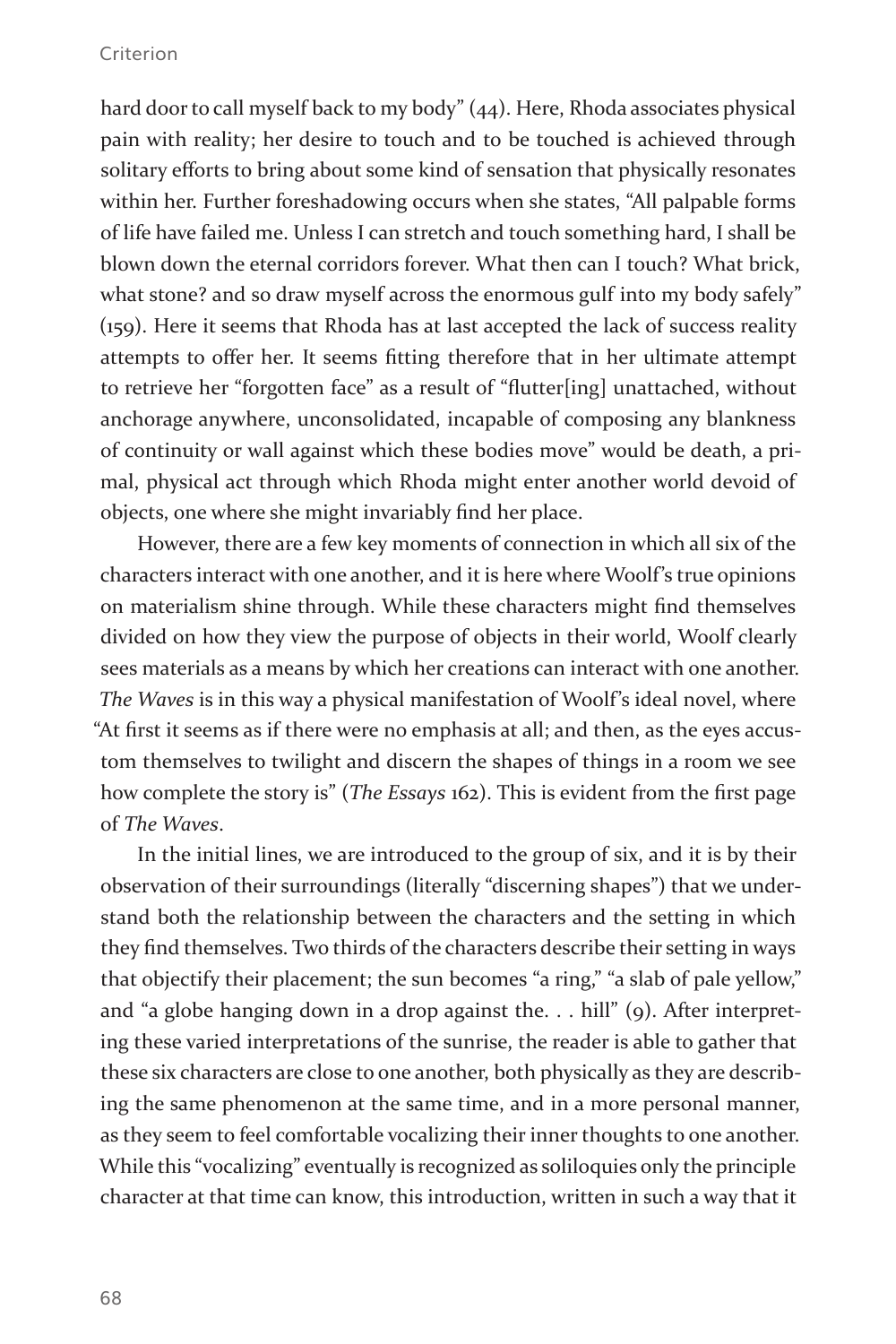imitates a conversation, implies that objects are necessary in cultivating a sense of understanding and fellowship.

Soon after this first section, the characters part ways, only to reconvene years later when their mutual friend Percival is set to depart for India. Neville arrives first, and after being seated, notes, "This table, these chairs, this metal vase with its three red flowers are about to undergo an extraordinary transformation" (118). Neville is able to foresee the table filled with friends, during which the objects that construct their gathering spot will no longer be simply objects, but a part of the larger group. Although "things quiver as if not yet in being," once all are seated, they may "say, brutally and directly, what is in [their] minds" (119). It is after this that the soliloquies cease to be isolated statements of feeling and instead are transformed into dialogue. The "I"s of the characters disappear and are replaced with the communal "we." Individuals do not stand alone, do not remain as Bernard, or Jinny, or Rhoda, but instead become an "us," a conglomerate party that simultaneously "drove through the streets," where "*our* names [were] painted in white letters on our boxes" as "*we* clasped the flowers with their green leaves rustling in garlands" (120, emphasis added). Bernard summarizes this collective experience most succinctly when he declares, "We have come together, at a particular time, to this particular spot. . . [by] red carnation in that vase. A single flower as we sat here waiting, but now a seven-sided flower, many petalled. . . a whole flower to which every eye brings its own contribution" (127). It is the flower—an object—that stands literally at the center of group, and to which each individual adds a petal to make this object, in its vase, something beautiful and whole. Together as one, they agree "our senses have widened. Membranes, webs of nerve that lay white and limp, have filled and spread themselves and float round us like filaments, making the air tangible" (135).

In the final scenes of the novel, the characters once more come together at Hampton Court, and it is here that objects seem to foster the most complete of connections. Bernard, again acting as the narrative leader of the group, offers the most inclusive picture of the six and the objects that bring them together. He asks, "How many telephone calls, how many post cards, are now needed to cut this hole through which we come together, united, at Hampton Court? . . . We are all swept on by the torrent of things grown so familiar they cast no shade . . . I am wedged into my place in the puzzle" (216). The group becomes an object, a puzzle, in which each individual plays a distinct and shapely role. The "torrent of things," the objects that make up life, have brought them together once again.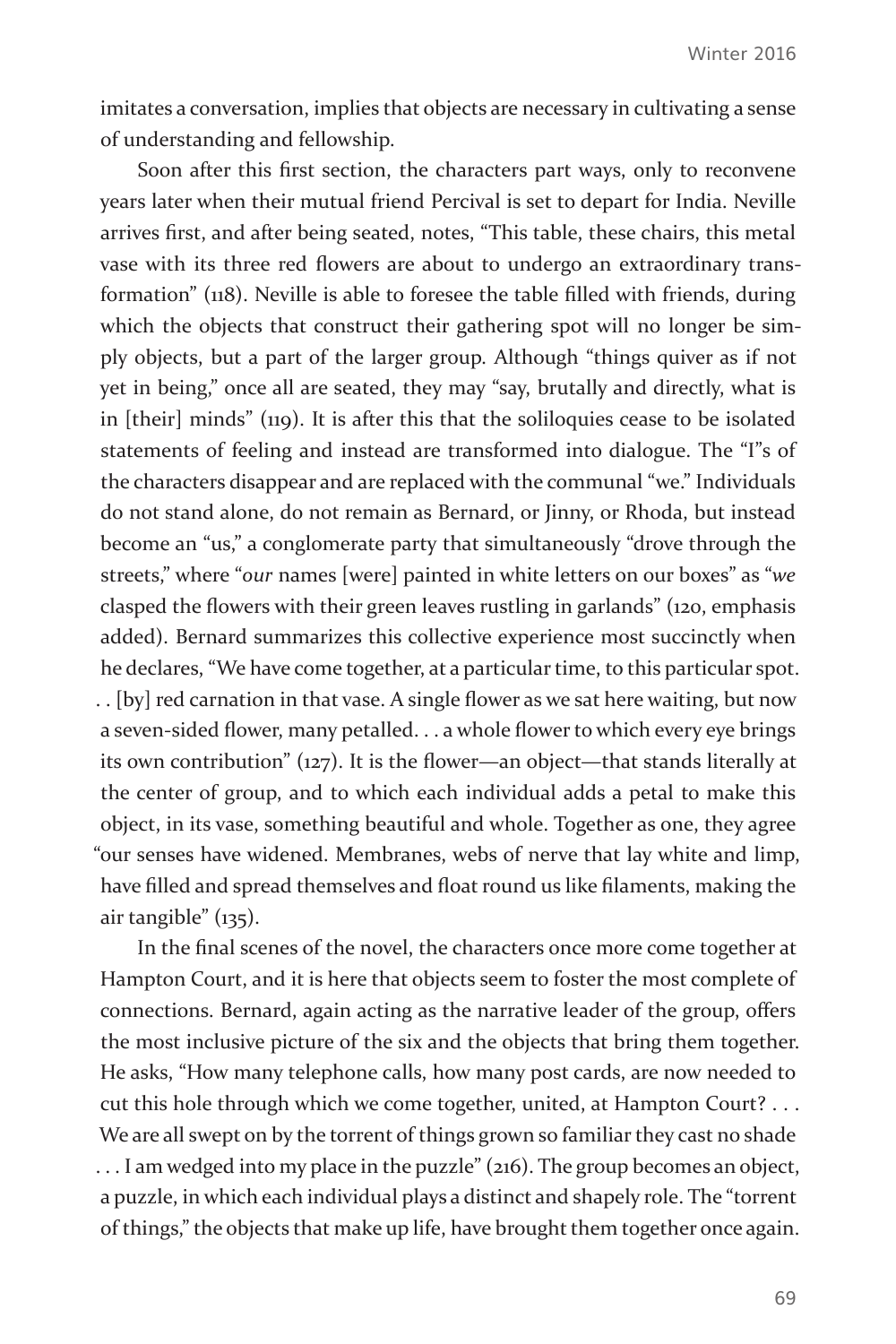In their final moments together as a group, Bernard urges, "Let us stay for a moment. . . before we go. Let us pace the terrace by the river almost alone. . . What a sense of the tolerableness of life the lights in the bedrooms of the small shopkeepers give us! . . . How we worship the sound like the knocking together of trucks in a siding!" (234). This is profoundly significant; before the friends part for the last time, Bernard, again using the all encompassing "we," finds solace and purpose in objects, in the sounds they make in their togetherness. Life most certainly becomes a solid substance, a substance with the power to draw individuals together. This section, the last of *The Waves* to include all of the characters, leaves the reader and the characters both gazing at the "many-sided substance cut out of [the] dark; a many-faceted flower" as Bernard tells his audience, "Stop for a moment; *let us behold what we have made"* (229, emphasis added).

It may seem strange to engage with Woolf as an author (at least in part) in support of materialism when she so adamantly opposed other writers who were regarded as such.4 To the authors she dubs as "materialists," she considers their only value to be in demonstrating "what they might have done but have not done; what we certainly could not do, but as certainly, perhaps, we do not wish to do" ("Modern" 158). However, my argument places Woolf within the camp she so detested, as a writer who "writes of unimportant things; that they should make the trivial and transitory appear the true and enduring"; but such is not the case (159). There is evidence to support this, despite Woolf's personal claim against such a label. Woolf inadvertently challenged her own stance on what is "true and enduring" when she wrote both "Solid Objects" and *The Waves*, in which she clearly demonstrates that the things she considered "trivial" are in fact the driving factors behind the connections between her characters. Woolf, therefore, deserves to be judged perhaps more heavily on her fiction than her nonfiction, as this genre of work appropriately responds both in form and in function to her forbearers and contemporaries against whom she took up figurative arms.

Mr. Bennett, Mr. Wells, and Mr. Galsworthy, whom she criticizes so harshly in both "Modern Fiction" and "Mr. Bennett and Mrs. Brown," wrote in a style that depicted merely the "outer life," whereas Woolf adamantly supports the drafting of the "inner life," making the biased nature of the importance of objects something impossible to describe. In the latter essay, she writes, "[Mr. Bennett] is trying to make us imagine for him; he is trying to hypnotize us into the belief that, because he has made a house, there must be a person living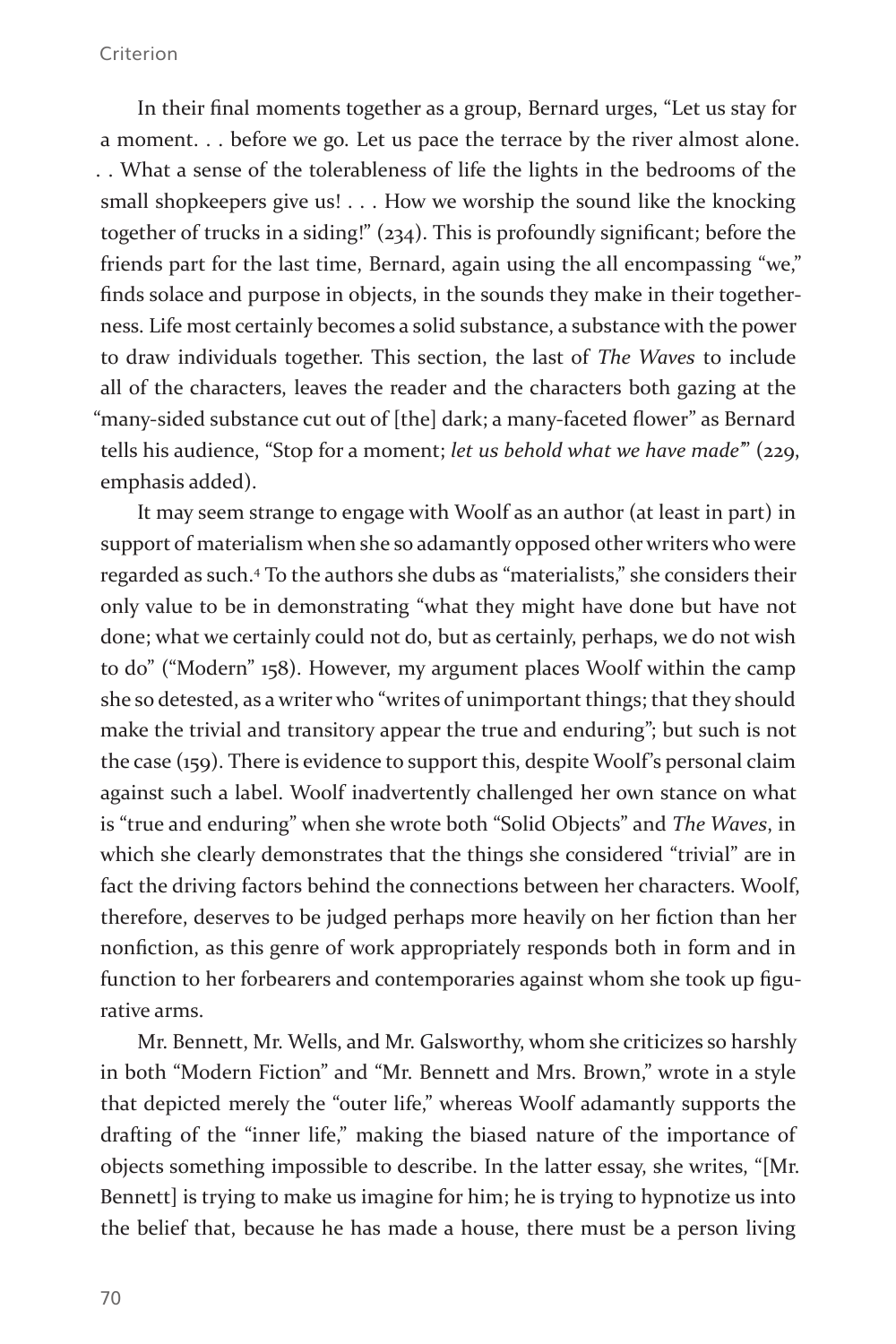there" (16). Essentially, Mr. Bennett and his colleagues expected objects to create their own meaning; while humans might use them or live within them, they contained their own entity, a soul of sorts that existed in some higher plane than human consciousness could comprehend. For Woolf, objects are akin to the atom she so fondly describes as the matter of life. Simultaneously solid but empty, atoms—and by extension objects—construct the framework for existence but cannot lend meaning to it.<sup>5</sup> Rather, they provide a canvas upon which humans may impose their desires and their dreams, lending meaning to their relationships in ways that can be represented or interpreted by objects.

As such, Woolf herself is in fact the materialist; Mr. Bennett and those like him should instead be considered "vital materialists," or those who expect objects to act for themselves, and in turn affect their agency on human subjects. Coined by Jane Bennett, these kinds of objects are separate and apart, a higher form of matter than humans, unable to be imposed upon by the former. The objects in Woolf's work, and especially in *The Waves*, contain no such power. They are wholly and completely dependent on the humans who use them, and therefore gain their meaning and their purpose from the same. The characters depicted by the likes of Mr. Bennett find connection despite the ideology of materialism that interferes with their existence—Woolf's come together because of it. Woolf's friend and fellow writer E. M. Forster describes her writing style best when he writes:

Like most novelists worth reading, she strays from the fictional norm. She dreams, designs, jokes, invokes, observes details, but she does not tell a story or weave a plot, and—can she create character? That is her problem's centre. . . Plot and story could be set aside in favour of some other unity, but if one is writing about human beings, one does want them to seem alive. *Did she get her people to live?* (Forster 16, emphasis added)

Forster's question lies at the very heart of Woolf's attempts at fiction, and what I believe finds an affirmative answer in *The Waves*, because of her reliance on objects*.* If "living" within novels can be defined as realistic interactions between characters, Woolf certainly succeeds, despite the personalized views of individualized characters that may suggest otherwise.

But in this declarative stance on materialism, there lies the possibility for didacticism that seems so out of tune with modernism as a whole. Mao argues for such a reading; in one instance, Mao approaches "Solid Objects" as a short story with a purposeful and a direct agenda when he says, "'Solid Objects'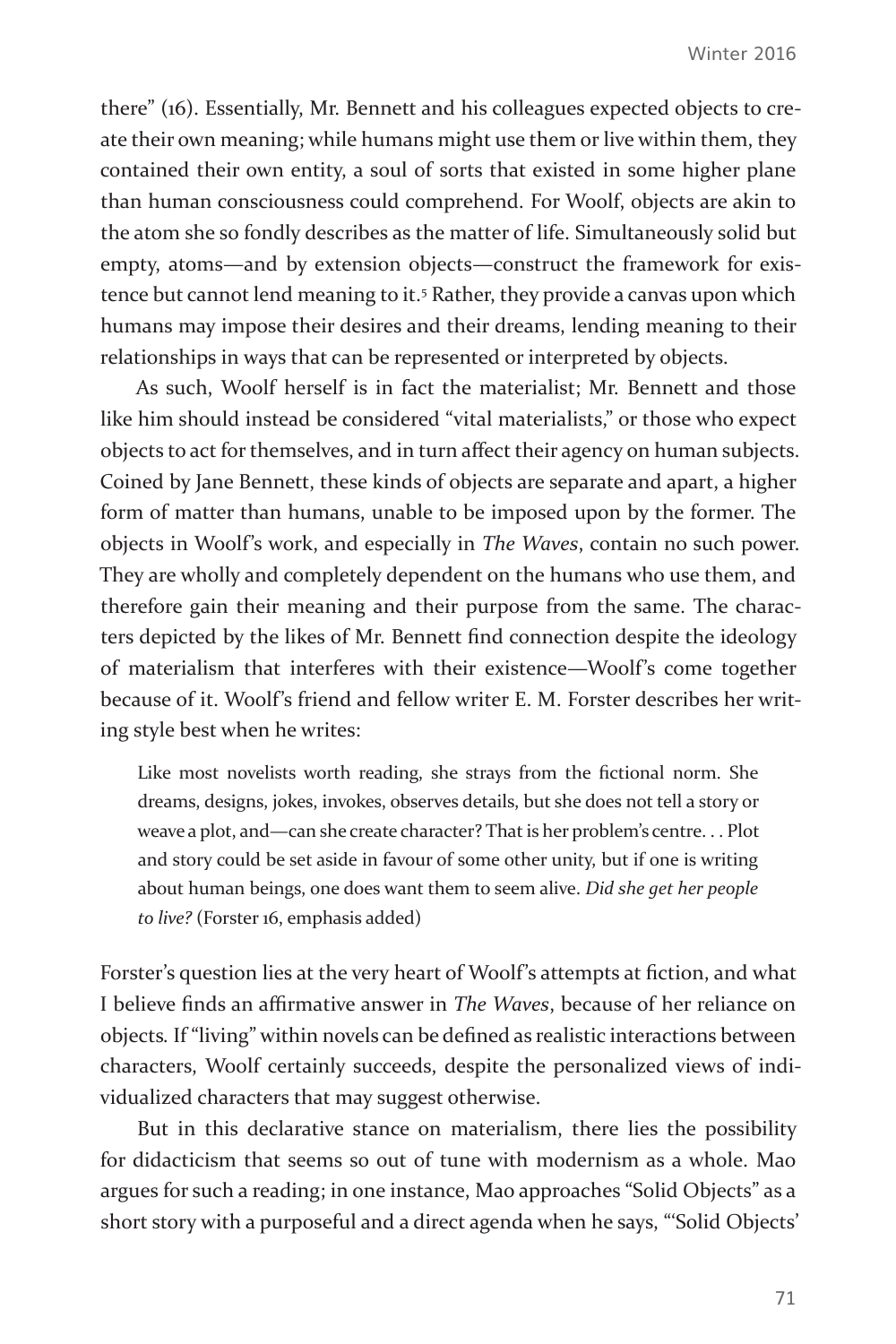might be read as a projection of the Victorian childhood onto a modern adulthood, a discreet subversion that takes the nineteenth century at its word (to children) while deploying that word against it. A standard piece of Victorian advice on child-rearing was to make one's child a collector. . ." (29). To read "Solid Objects"—and therefore *The Waves*—as a "projection" of an adolescent Victorian mind frame fits, at least in part, with the idea of modernism as a movement. Most scholars see modernism as a rejection of Victorian ideals; Mao's reading of "Solid Objects" therefore works well in this vein.

However, if we are then to read the works of Woolf in this light—as an unabashed rebellion against the production of her predecessors—her writings would be just as hypocritical as they are groundbreaking. But because of her subtle nod to the subjective nature of truth in relation to objects as exhibited by the characters in *The Waves*, as well as her overt reliance on objects to foster connection between her characters, Woolf is able to be lauded as an extremely mature writer. She is one who understands the nuances of human connection, and one of profound conviction, solidified in her views regarding the use of objects in daily life. Essentially, this paper is offering a reclassification of Woolf, and an opportunity to examine her work in a light previously considered impossible, due in part to scholars as well as Woolf herself. *The Waves* is a perfect example of Woolf's work in relation to materialism, and therefore deserves careful additional study. In this, the critic, alongside Neville, can say in unison, "The light falls upon real objects now" (127).

## *Endnotes*

- 1 "Only connect…" stands as the epigraph for E.M. Forster's novel *Howards End*. This theme has played a large role in determining the role of objects in modernist literature, as described by Melanie Williams in her article, "Only Connect: *Howards End* and Theories of Justice," where she claims, "Forster, through [*Howards End*], produces a developed examination of the necessary linkage between the words of the abstract and the contingent." This argument can be extrapolated to include the representation of the people themselves within *Howards End*; the struggle between the Wilcox and the Schlegel families as physical manifestations of the outer life of objects and the inner life of emotions respectively is key to the novel as a whole.
- 2 For the sake of space, this paper excludes the study of Ginny, Neville, and Susan. However, they are each represented in the group gatherings in the latter portion of this publication.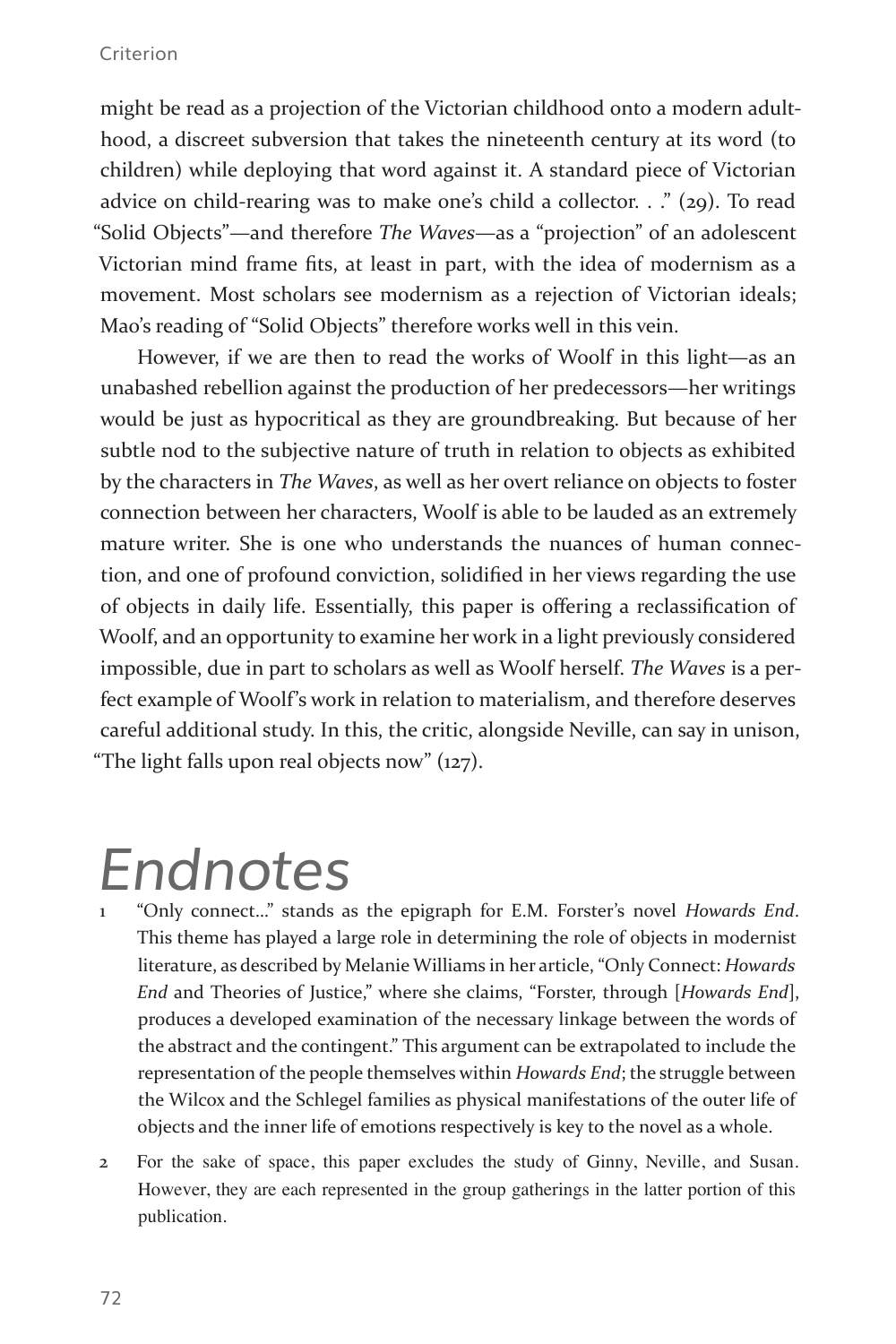- 3 Bernard's narrative comprises 45.1% of *The Waves*; Neville comes in second, with 13.9% of the text as his own.
- 4 Her "quarrel" was specifically directed to a "Mr. Wells, Mr. Bennet, and Mr. Galsworthy" as addressed in her essay, "Modern Fiction."
- 5 This concept is explored in Sam Mitchell's University of Richmond's honor's thesis, "'The Stuff of Thought': Virginia Woolf's Object Lessons" (2011).